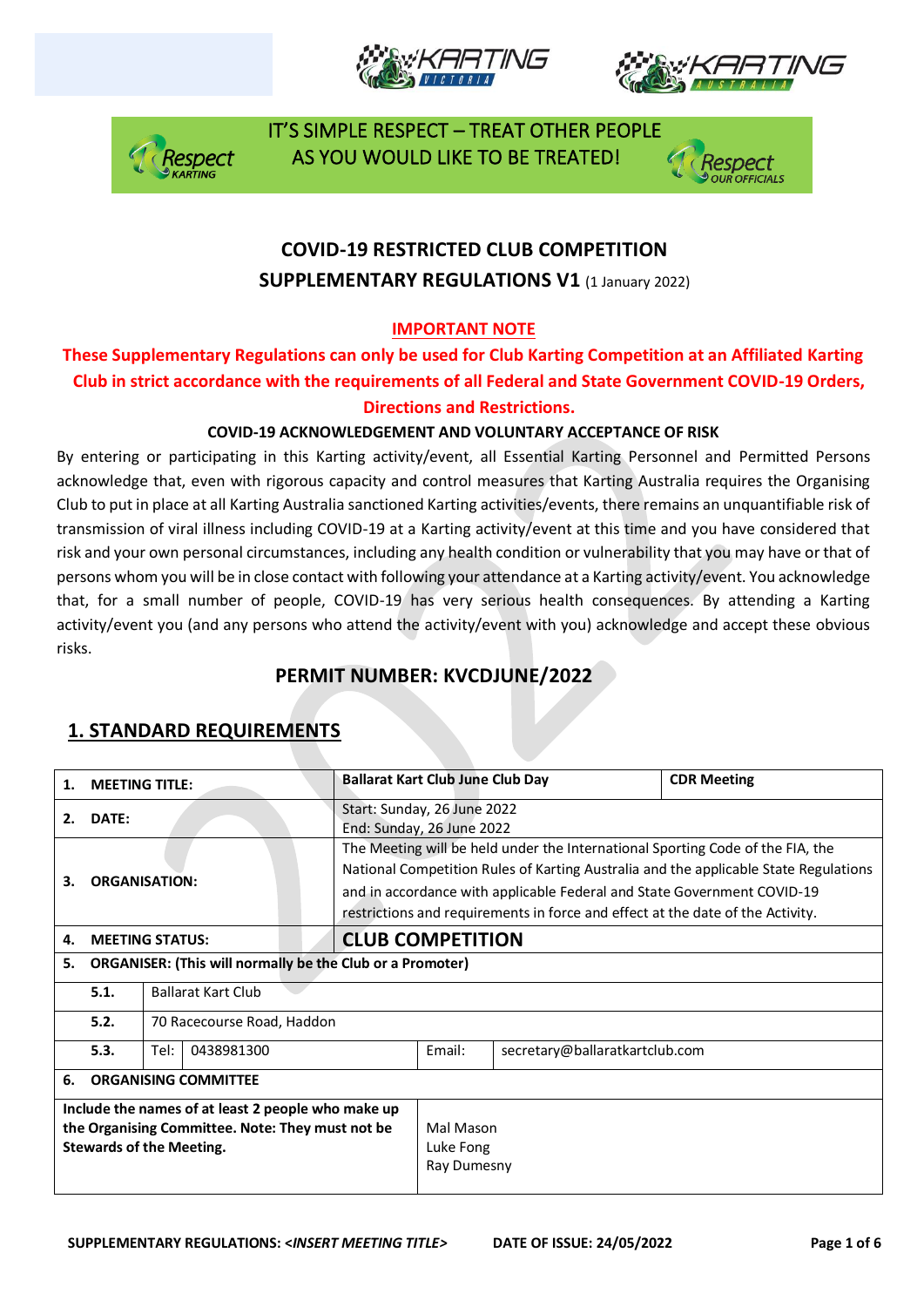





# IT'S SIMPLE RESPECT – TREAT OTHER PEOPLE Respect AS YOU WOULD LIKE TO BE TREATED!



| ESSENTIAL OFFICIALS (Ref: General Rules Chapter 7 Rule 4 - "Essential Officials")<br>7.                                                                  |                                     |  |  |  |
|----------------------------------------------------------------------------------------------------------------------------------------------------------|-------------------------------------|--|--|--|
| <b>Stewards of The Meeting</b><br>Note: Chief Steward Must be Grade 3 or Higher                                                                          | Anthony Taylor (Chief Steward)      |  |  |  |
| Clerk of the Course                                                                                                                                      | Paul Feely                          |  |  |  |
| Note: Up to 35 Entries May be Grade 4 or Higher. More than 35 Entries* Must be Grade 3 or Higher<br>* See General Rules Chapter 7 Rule 4 Guidance Note 2 |                                     |  |  |  |
| Chief Scrutineer: May be Grade 4 or Higher                                                                                                               | Mal Mason                           |  |  |  |
|                                                                                                                                                          |                                     |  |  |  |
| Chief Timekeeper:                                                                                                                                        | Bill West/Peta Barrie               |  |  |  |
| <b>Emergency and Medical Services:</b>                                                                                                                   | Kelsey Mason/Mitch Arrow            |  |  |  |
| <b>OTHER OFFICIALS</b><br>8.                                                                                                                             |                                     |  |  |  |
|                                                                                                                                                          | Daniel Findlay<br>Mitch Arrow       |  |  |  |
| <b>Assistant Clerk Of The Course:</b>                                                                                                                    |                                     |  |  |  |
| <b>Starter</b>                                                                                                                                           | Paul Feely                          |  |  |  |
| <b>Scales Marshal</b>                                                                                                                                    | <b>Mitch Arrow</b>                  |  |  |  |
| <b>Grid Marshal</b>                                                                                                                                      | Noel Hocking                        |  |  |  |
| Secretary of the Meeting                                                                                                                                 | <b>Bill West</b>                    |  |  |  |
|                                                                                                                                                          |                                     |  |  |  |
| <b>CIRCUIT DETAILS</b><br>9.                                                                                                                             |                                     |  |  |  |
| <b>Circuit Name:</b>                                                                                                                                     | <b>Haddon Park Raceway</b>          |  |  |  |
| <b>Circuit Address:</b>                                                                                                                                  | 70 Racecourse Road, Haddon          |  |  |  |
| <b>Track Length:</b>                                                                                                                                     | 675 Metres                          |  |  |  |
| <b>Direction Of Racing:</b>                                                                                                                              | Anti Clockwise                      |  |  |  |
| <b>Track Density:</b>                                                                                                                                    | 24                                  |  |  |  |
| <b>Notice Board:</b>                                                                                                                                     | Rear of out grid                    |  |  |  |
| <b>Stewards Office:</b>                                                                                                                                  | Behind toilet block                 |  |  |  |
| <b>Mechanical Breakdown Lane:</b>                                                                                                                        | Will Not be in use at this Meeting. |  |  |  |
| Parc Fermé:                                                                                                                                              | Rear of tech shed                   |  |  |  |

### **2. ADMINISTRATION**

|    | Anyone that holds a KA karting licence may compete at club events                                                                                                              |
|----|--------------------------------------------------------------------------------------------------------------------------------------------------------------------------------|
| 2. | The Club must maintain a register of all permitted persons who enter the Circuit for the<br>Event.                                                                             |
| 3. | The number of entries in the Event is strictly limited by Government Directions/Orders.<br>Pre-entry for the Event is essential. There will be NO ENTRIES ACCEPTED ON THE DAY. |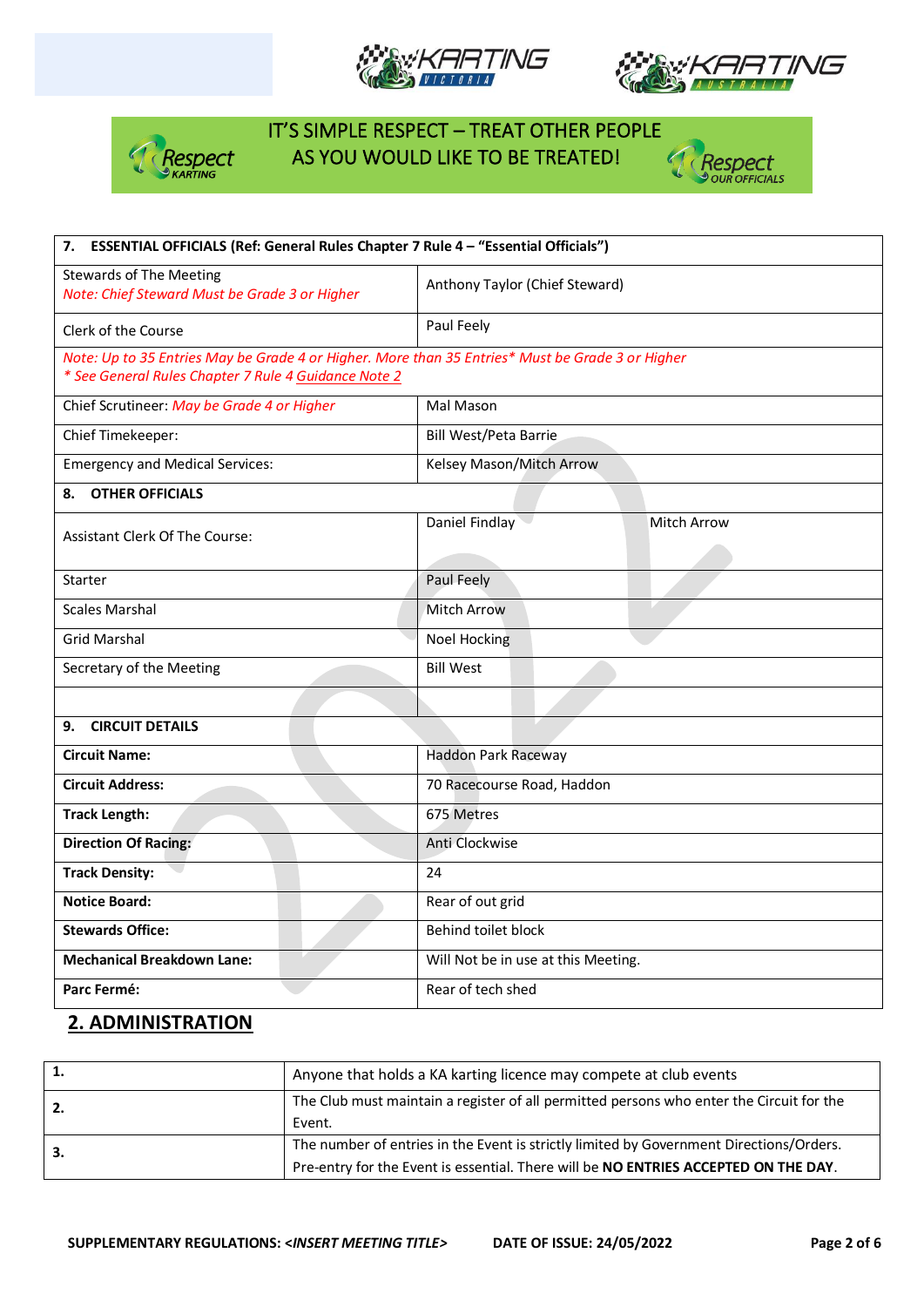





# IT'S SIMPLE RESPECT – TREAT OTHER PEOPLE **As SEP YOU WOULD LIKE TO BE TREATED!**



|                                                                                                                  |                                                                                                                        | The Competition Groups listed below are permitted to compete at this Meeting.                                               |  |                                                                                                                          |  |  |
|------------------------------------------------------------------------------------------------------------------|------------------------------------------------------------------------------------------------------------------------|-----------------------------------------------------------------------------------------------------------------------------|--|--------------------------------------------------------------------------------------------------------------------------|--|--|
| <b>COMPETITION GROUPS</b><br>4.                                                                                  |                                                                                                                        | Competition Group names as listed in the 2022 Australian Karting Manual Competition                                         |  |                                                                                                                          |  |  |
|                                                                                                                  |                                                                                                                        | Rules Chapter 5 Rule 7 must be used.<br>See the <i>Important Notes for Clubs About 4SS Racing (Class Rules, Chapter 20)</i> |  |                                                                                                                          |  |  |
| <b>Competition Group</b>                                                                                         |                                                                                                                        | <b>Eligible Classes for each Competition Group</b>                                                                          |  |                                                                                                                          |  |  |
|                                                                                                                  |                                                                                                                        |                                                                                                                             |  |                                                                                                                          |  |  |
| Cadet                                                                                                            | Cadet 9                                                                                                                | Cadet 12                                                                                                                    |  | <b>NOTE: Cadet 9 and Cadet 4SS MUST be</b><br>arranged behind Cadet 12.                                                  |  |  |
| <b>Junior (Lower Performance)</b>                                                                                | KA4                                                                                                                    |                                                                                                                             |  |                                                                                                                          |  |  |
| <b>Junior (Higher Performance)</b>                                                                               | KA3                                                                                                                    |                                                                                                                             |  |                                                                                                                          |  |  |
| <b>Senior 4 Stroke</b>                                                                                           | 4SS Senior                                                                                                             |                                                                                                                             |  |                                                                                                                          |  |  |
| <b>Senior (Lower Performance)</b>                                                                                |                                                                                                                        | KA3                                                                                                                         |  | TaG 125 Restricted                                                                                                       |  |  |
| <b>Senior TaG</b>                                                                                                | <b>TaG 125</b>                                                                                                         |                                                                                                                             |  |                                                                                                                          |  |  |
|                                                                                                                  |                                                                                                                        |                                                                                                                             |  |                                                                                                                          |  |  |
| $\bullet$<br>(2) groups.                                                                                         |                                                                                                                        |                                                                                                                             |  | Should any Competition Group reach 80% of the Track Density, the Classes in that Competition Group may be split into two |  |  |
| <b>ENTRIES</b><br>5.                                                                                             |                                                                                                                        |                                                                                                                             |  |                                                                                                                          |  |  |
| 2.1 ENTRIES OPEN:                                                                                                | 23/05/2022                                                                                                             |                                                                                                                             |  |                                                                                                                          |  |  |
| 2.2 ENTRIES CLOSE:                                                                                               | A minimum of one (1) day prior to the commencement of the Meeting 11.59 24/06/2022 NO LATE<br><b>ENTRIES ACCEPTED.</b> |                                                                                                                             |  |                                                                                                                          |  |  |
| <b>ENTRY FEE</b><br>6.                                                                                           |                                                                                                                        |                                                                                                                             |  |                                                                                                                          |  |  |
| 3.1 The Entry Fee for each Competition Group at this Meeting including GST including the TDF levy is as follows: |                                                                                                                        |                                                                                                                             |  |                                                                                                                          |  |  |
| <b>Competition Group Name</b>                                                                                    |                                                                                                                        | <b>Entry Fee</b>                                                                                                            |  |                                                                                                                          |  |  |
| All Groups (Ballarat Members)                                                                                    |                                                                                                                        | \$40                                                                                                                        |  |                                                                                                                          |  |  |
| All Groups (Non Members)                                                                                         |                                                                                                                        | \$45                                                                                                                        |  |                                                                                                                          |  |  |
| 7. ENTRY PROCEDURE                                                                                               |                                                                                                                        |                                                                                                                             |  |                                                                                                                          |  |  |
|                                                                                                                  | 4.1 Each Entry for this Meeting must be made using the CMS as follows:                                                 |                                                                                                                             |  |                                                                                                                          |  |  |
| Log on to your driver information via http://www.karting.net.au/                                                 |                                                                                                                        |                                                                                                                             |  |                                                                                                                          |  |  |
| Click on the licence and entries icon (top centre of the screen)                                                 |                                                                                                                        |                                                                                                                             |  |                                                                                                                          |  |  |
| Click on the "Enter a Race Meeting" icon                                                                         |                                                                                                                        |                                                                                                                             |  |                                                                                                                          |  |  |
| Enter your log on details                                                                                        |                                                                                                                        |                                                                                                                             |  |                                                                                                                          |  |  |
| Under 'My Details' functions, choose 'Pre Enter Race Meeting'                                                    |                                                                                                                        |                                                                                                                             |  |                                                                                                                          |  |  |
| Choose the State in which the Meeting is being held                                                              |                                                                                                                        |                                                                                                                             |  |                                                                                                                          |  |  |
| Choose the Club who is the Organiser of the Meeting                                                              |                                                                                                                        |                                                                                                                             |  |                                                                                                                          |  |  |
| 4.2 Payment of the Entry Fee can be made as follows:                                                             |                                                                                                                        |                                                                                                                             |  |                                                                                                                          |  |  |
| Credit card Payments can be made via CMS using SecurePay ONLY                                                    |                                                                                                                        |                                                                                                                             |  |                                                                                                                          |  |  |
| <b>MINIMUM ENTRIES</b><br>8.                                                                                     |                                                                                                                        |                                                                                                                             |  |                                                                                                                          |  |  |
| 5.1 4 is the minimum number of pre-entries which must be received for each Competition Group.                    |                                                                                                                        |                                                                                                                             |  |                                                                                                                          |  |  |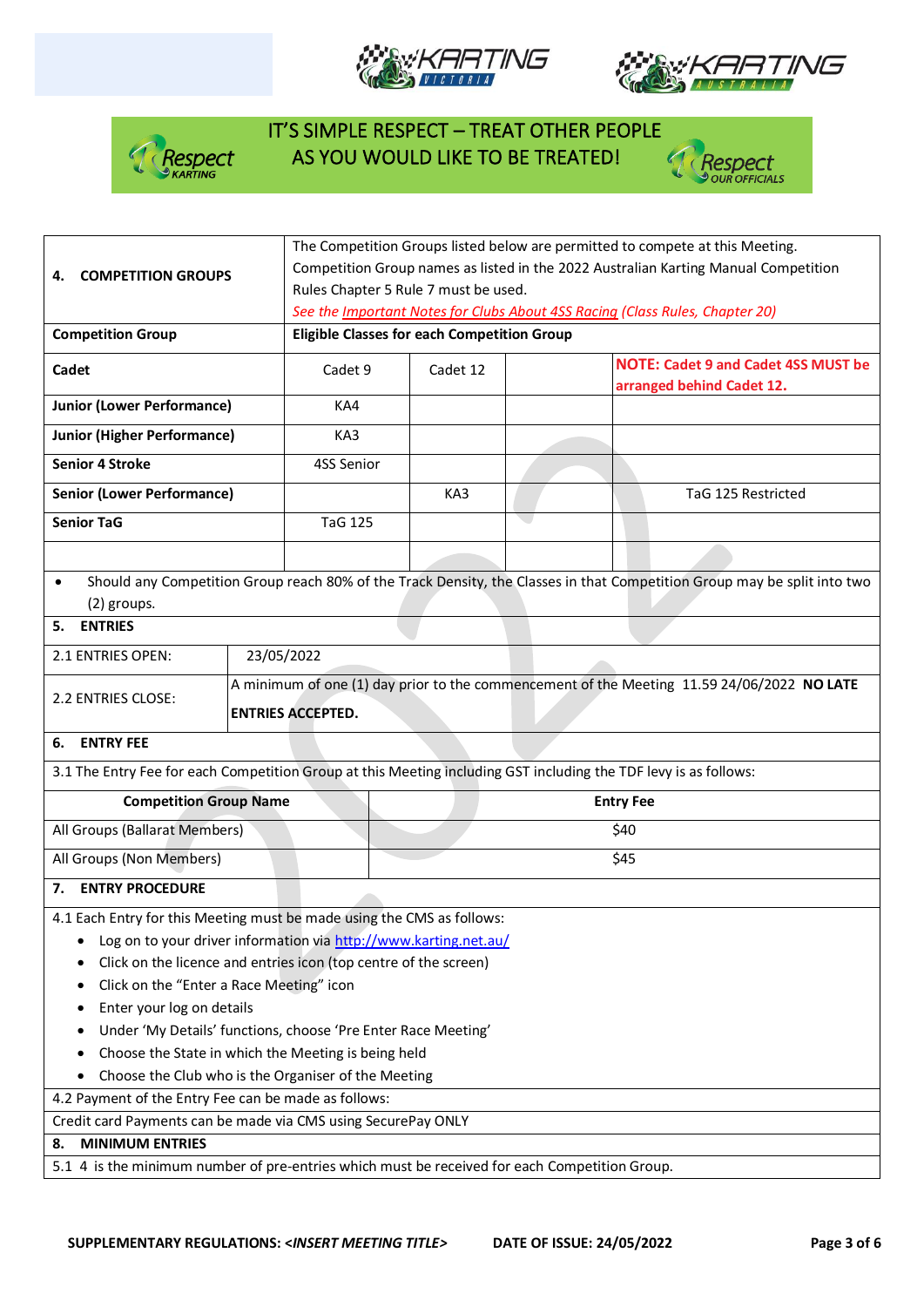





# IT'S SIMPLE RESPECT – TREAT OTHER PEOPLE espect AS YOU WOULD LIKE TO BE TREATED!



#### 5.2 If insufficient entries are received for a Competition Group to form in its own right, the Competition Group must be consolidated in accordance with the Competition Rules Chapter 1 – Rule 9.

#### **9. BRING A MATE SESSION**

6.1 A "Bring a Mate" session Will be conducted at this Meeting.

#### **10. TEAMS COMPETITION**

7.1 Teams Competition Will Not be conducted at this Meeting.

## **3. SPECIFIC COVID-19 RESTRICTION AND MITIGATION REQUIREMENTS**

**COVIDSafe ACTION PLAN** (When required at law)

The Club has completed a COVIDSafe Action Plan and submitted it to the relevant State Government Department. All actions identified as being required to be done to create a COVIDSafe Event and Club facility must be carried out prior to and during the Event.

| PERMITTED AND NON-PERMITTED PERSONS                                                                                                                                                                     |  |  |  |  |  |  |
|---------------------------------------------------------------------------------------------------------------------------------------------------------------------------------------------------------|--|--|--|--|--|--|
| No person who has symptoms consistent with COVID-19 (this includes any fever, respiratory                                                                                                               |  |  |  |  |  |  |
| symptoms, shortness of breath, sore throat, cough, lack of smell or fatigue) is permitted to attend                                                                                                     |  |  |  |  |  |  |
| the Circuit or participate in the Event.                                                                                                                                                                |  |  |  |  |  |  |
| Any person who starts to feel unwell or to exhibit symptoms of COVID-19 during the Event must                                                                                                           |  |  |  |  |  |  |
|                                                                                                                                                                                                         |  |  |  |  |  |  |
| immediately avoid contact with all persons at the Circuit and MUST IMMEDIATELY LEAVE the                                                                                                                |  |  |  |  |  |  |
| Circuit.                                                                                                                                                                                                |  |  |  |  |  |  |
| Note - The number chosen in 2.1 must not exceed the maximum number of people permitted to gather under State                                                                                            |  |  |  |  |  |  |
| Public Health Authority Orders/Directions/Regulations.                                                                                                                                                  |  |  |  |  |  |  |
| SOCIAL DISTANCING AND DENSITY REQUIRMENTS                                                                                                                                                               |  |  |  |  |  |  |
|                                                                                                                                                                                                         |  |  |  |  |  |  |
| Government prescribed Social Distancing measures must always be observed.                                                                                                                               |  |  |  |  |  |  |
| The use by Permitted Persons of any indoor facilities is strictly limited by the Density Quotient of the room as included                                                                               |  |  |  |  |  |  |
| in the Club's COVIDSafe Action Plan.                                                                                                                                                                    |  |  |  |  |  |  |
| Food service provided at the Event must fully comply with all State Public Health Authority                                                                                                             |  |  |  |  |  |  |
| Orders/Directions/Regulations.                                                                                                                                                                          |  |  |  |  |  |  |
| Hand Hygiene must be available at all food service outlets.<br>$\bullet$<br>Regular cleaning in accordance with the Club's COVIDSafe Action Plan MUST be carried out throughout the Event.<br>$\bullet$ |  |  |  |  |  |  |
| <b>Check In Requirements</b>                                                                                                                                                                            |  |  |  |  |  |  |
| All Attendees MUST complete and submit the Karting Australia COVID-19 Declaration, or the compulsory State                                                                                              |  |  |  |  |  |  |
| Government issued QR Code Check-In (delete which is not relevant) upon arrival at the venue if required by the                                                                                          |  |  |  |  |  |  |
| <b>State or Federal Government.</b>                                                                                                                                                                     |  |  |  |  |  |  |
|                                                                                                                                                                                                         |  |  |  |  |  |  |
| HYGIENE FACILITIES - TOILET/WASHROOM FACILITIES and HAND SANITISER                                                                                                                                      |  |  |  |  |  |  |
| The Club is required to provide facilities to ensure general and sensible hygiene practices are maintained.                                                                                             |  |  |  |  |  |  |
| Toilet and washroom facilities at the Circuit must be open and available for use.                                                                                                                       |  |  |  |  |  |  |
| Washroom facilities must be properly equipped with liquid soap, running water and either air hand driers or paper<br>towels.                                                                            |  |  |  |  |  |  |
| The toilets and washroom facilities must be cleaned at least once during the day or as otherwise required in                                                                                            |  |  |  |  |  |  |
| accordance with the Club's COVIDSafe Action Plan                                                                                                                                                        |  |  |  |  |  |  |
|                                                                                                                                                                                                         |  |  |  |  |  |  |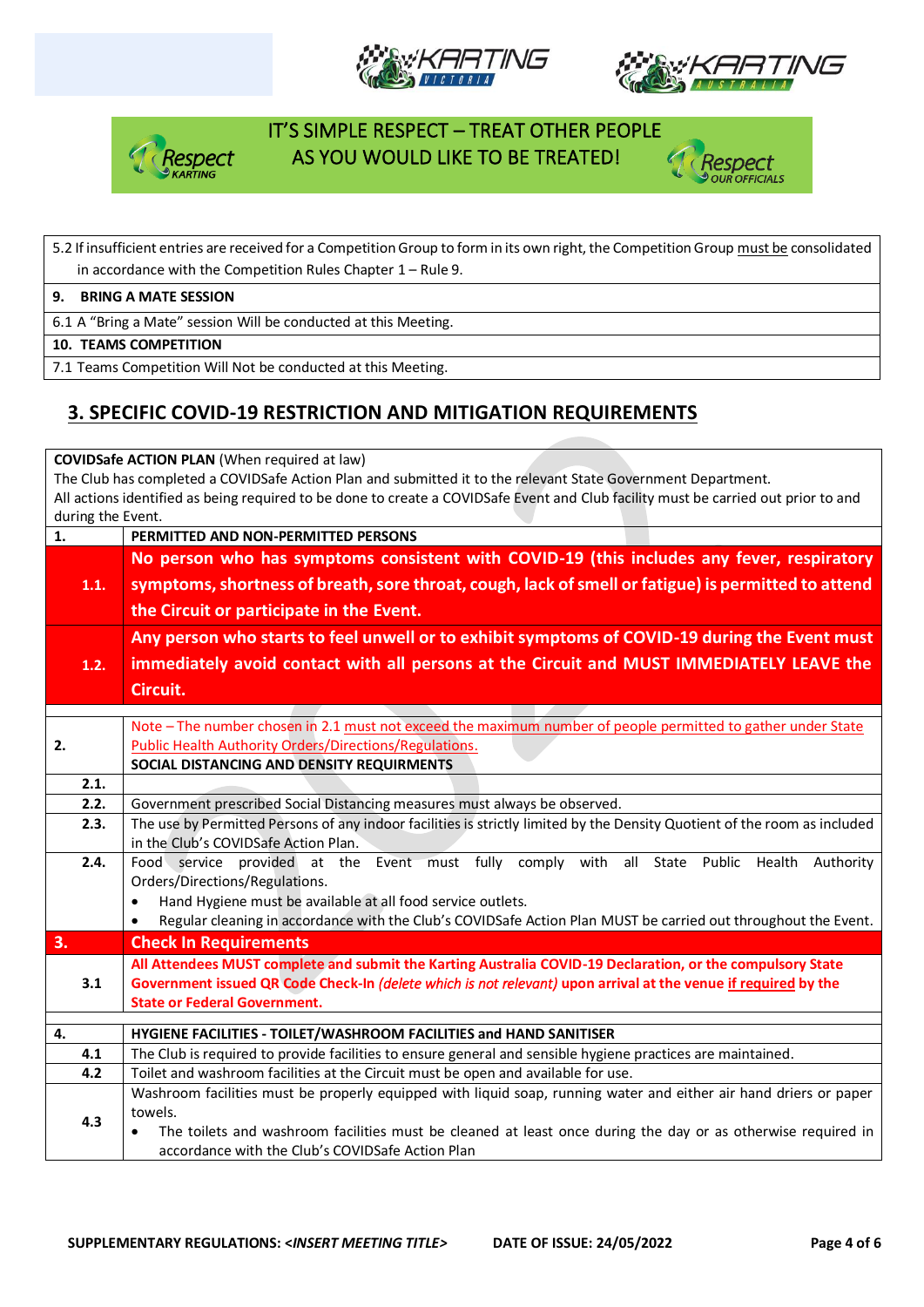





# IT'S SIMPLE RESPECT – TREAT OTHER PEOPLE espect AS YOU WOULD LIKE TO BE TREATED!



**4.4** It is strongly recommended that Essential Karting Personnel and Permitted Persons bring their own supply of hand sanitiser for use in accordance with government recommendations in addition to hand sanitiser that is supplied by the Club.

#### **4. COMPETITION**

| 1.                               | <b>FORMAT OF RACING - CLUB COMPETITION GROUPS</b>                                                                     |                                                                            |        |                 |                                                                                                  |   |  |
|----------------------------------|-----------------------------------------------------------------------------------------------------------------------|----------------------------------------------------------------------------|--------|-----------------|--------------------------------------------------------------------------------------------------|---|--|
| 1.1                              | <b>Practice</b>                                                                                                       | 4 Practice session/s of 10 minutes will be held.                           |        |                 |                                                                                                  |   |  |
| $1.2$                            | Qualifying                                                                                                            | There Will Not be Timed Qualifying at this Event.                          |        |                 |                                                                                                  |   |  |
|                                  |                                                                                                                       |                                                                            |        |                 |                                                                                                  |   |  |
| 1.3                              | <b>Heats &amp; Final</b>                                                                                              |                                                                            |        |                 | The system of gridding will be in accordance with State Regulations - Club Competition Format 17 |   |  |
| <b>DISTANCES</b><br>2.           |                                                                                                                       |                                                                            |        |                 |                                                                                                  |   |  |
| Heat 1                           |                                                                                                                       | 8                                                                          | Heat 2 | 8               | Heat 3                                                                                           | 8 |  |
|                                  |                                                                                                                       |                                                                            | Final  | 10              |                                                                                                  |   |  |
| 3.                               | <b>ACCESS TO CIRCUIT</b>                                                                                              |                                                                            |        |                 |                                                                                                  |   |  |
| 3.1                              |                                                                                                                       | Competitors will be permitted to enter the Circuit from 8:00 on 26/06/2022 |        |                 |                                                                                                  |   |  |
| 4.                               | <b>DRIVERS BRIEFING</b>                                                                                               |                                                                            |        |                 |                                                                                                  |   |  |
| 4.1                              |                                                                                                                       | Drivers Briefing will be on the out grid before racing                     |        |                 |                                                                                                  |   |  |
| 5.                               | <b>SCRUTINEERING</b>                                                                                                  |                                                                            |        |                 |                                                                                                  |   |  |
|                                  | All Competitors will be required to complete an electronic Scrutineering via a URL provided to them by the Host Club. |                                                                            |        |                 |                                                                                                  |   |  |
| 5.1                              |                                                                                                                       |                                                                            |        |                 |                                                                                                  |   |  |
|                                  | https://kartingaustralia.wufoo.com/forms/ka-scrutineering-record-ballarat/                                            |                                                                            |        |                 |                                                                                                  |   |  |
| 5.2                              | This form will be submitted to the Race Secretary in an electronic format.                                            |                                                                            |        |                 |                                                                                                  |   |  |
|                                  |                                                                                                                       |                                                                            |        |                 |                                                                                                  |   |  |
| <b>FUEL</b><br>6.                |                                                                                                                       |                                                                            |        |                 |                                                                                                  |   |  |
| 6.1                              | PULP and E10 PULP are the only fuels permitted to be used at this Meeting.                                            |                                                                            |        |                 |                                                                                                  |   |  |
| $6.2$                            | Control Fuel Will Not be used at this Meeting.                                                                        |                                                                            |        |                 |                                                                                                  |   |  |
| <b>TIMETABLE</b><br>7.           |                                                                                                                       |                                                                            |        |                 |                                                                                                  |   |  |
| 7.1                              | Sunday and 26/06/2022                                                                                                 |                                                                            |        |                 |                                                                                                  |   |  |
|                                  | <b>TIME</b>                                                                                                           |                                                                            |        | <b>ACTIVITY</b> |                                                                                                  |   |  |
| a)                               | 8:00am                                                                                                                |                                                                            |        | Gates open      |                                                                                                  |   |  |
| c)                               |                                                                                                                       | 9:00am                                                                     |        |                 | Practice                                                                                         |   |  |
| e)                               | 11:00am<br>Racing                                                                                                     |                                                                            |        |                 |                                                                                                  |   |  |
| <b>TROPHIES AND PRIZES</b><br>8. |                                                                                                                       |                                                                            |        |                 |                                                                                                  |   |  |